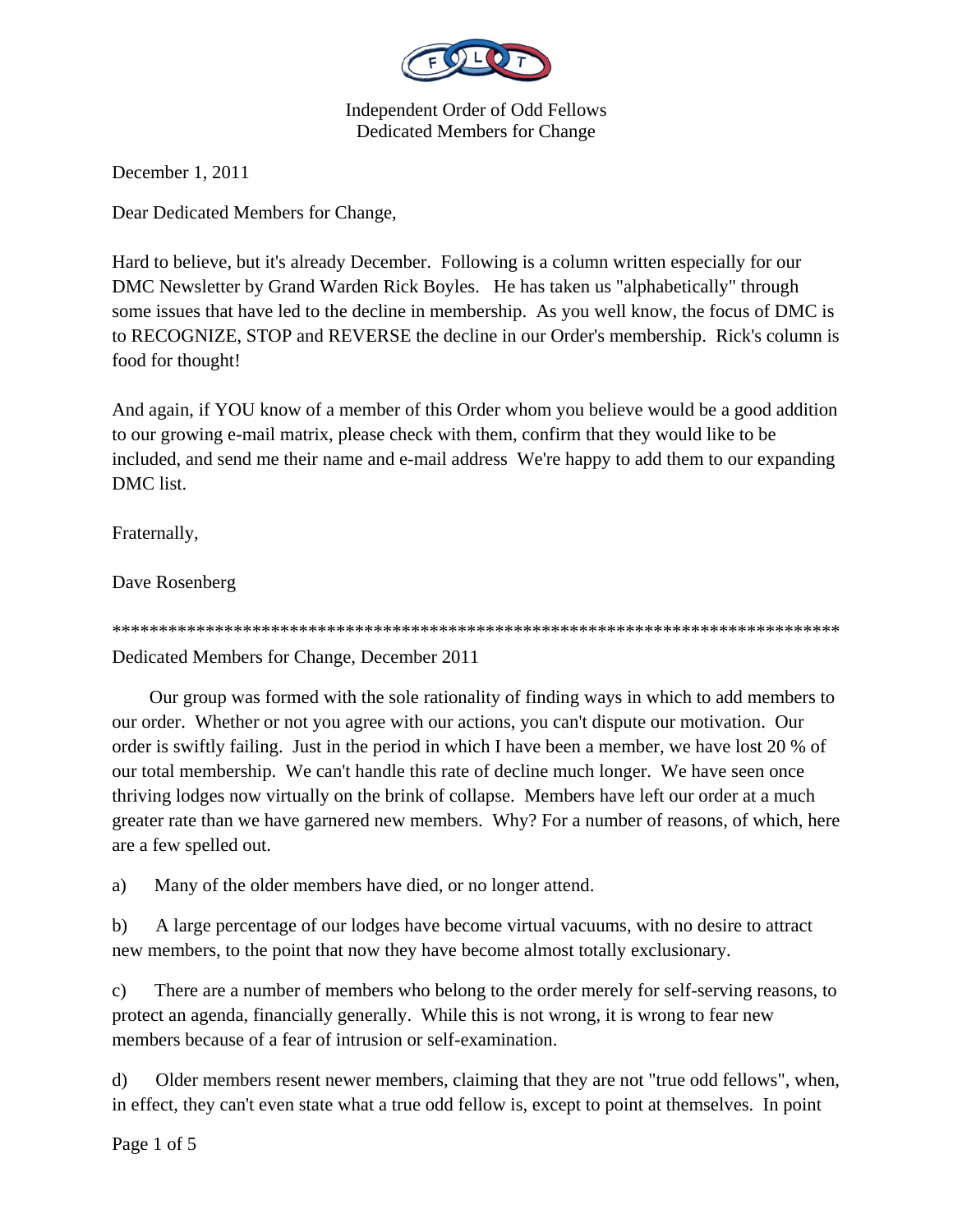

of fact, the members who oppose new membership are the ones who actually are beginning not to resemble true odd fellows. Has Odd Fellowship come to mean hatred and fear?

e) We as an order for years have resisted any trend towards technological advancement. Most of us refuse to use email, although obviously, it is here to stay. It is also obvious that those who are connected by email and other modern methods, such as facebook, twitter, etc. are more apt to be connected to the order in general.

f) Long term members like to guard their own existence by fear and resentment, often belittling new members or those who try to be the least bit innovative. I personally have been berated by people I have long admired for being part of a group simply formed around studying how to get new members. They have allowed anger and resentment to guide everything they do. They intend to stifle change by ignoring the need for change. Or, they say the order needs change, just not "our change".

g) Rumor and gossip about newer members is so rampant that anyone new is subjected to slander unless they toe the party line, which is so outmoded as to be ludicrous.

h) New members, who join to be part of revitalized lodges, are often treated as lesser members, since perhaps they joined for musical, dramatic, or other lodge committee reasons. Yet, we cease to realize that people must join for one reason or another. No one is born an odd fellow. No one odd fellow is truer than another.

i) Racial or Sexual bias. Long a part of our history, we still seem focused upon hatred of one type or another. Yet, we talk about friendship, love and truth. Whose friendship, love and truth are we referring to? Just our own?

j) Ludicrous dress codes. Both our male and female members practice total immersion into the 1920's dressing in tuxedos and long dresses. Every time I ask a new member why they don't attend a function they answer that they don't possess the appropriate dress or tuxedo. Nowhere else in modern life do we ask people to dress in such an outlandish manner.

k) We're the boss and you're not. That is the attitude of the old line. They don't want new members, and certainly don't want to have new members sit at their table. They have controlled the order so long now that to go against what they believe, would amount to their vision of treason.

l) Functions revolve around the elderly. Even our committee is made up of primarily elderly individuals, but we have gotten to the point where most of our functions are geared towards the elderly. Functions are planned which actually exclude anyone with a job. Annual trips tend to be grand voyages to far off places for 2 weeks at a time. So, we get the same old retirees every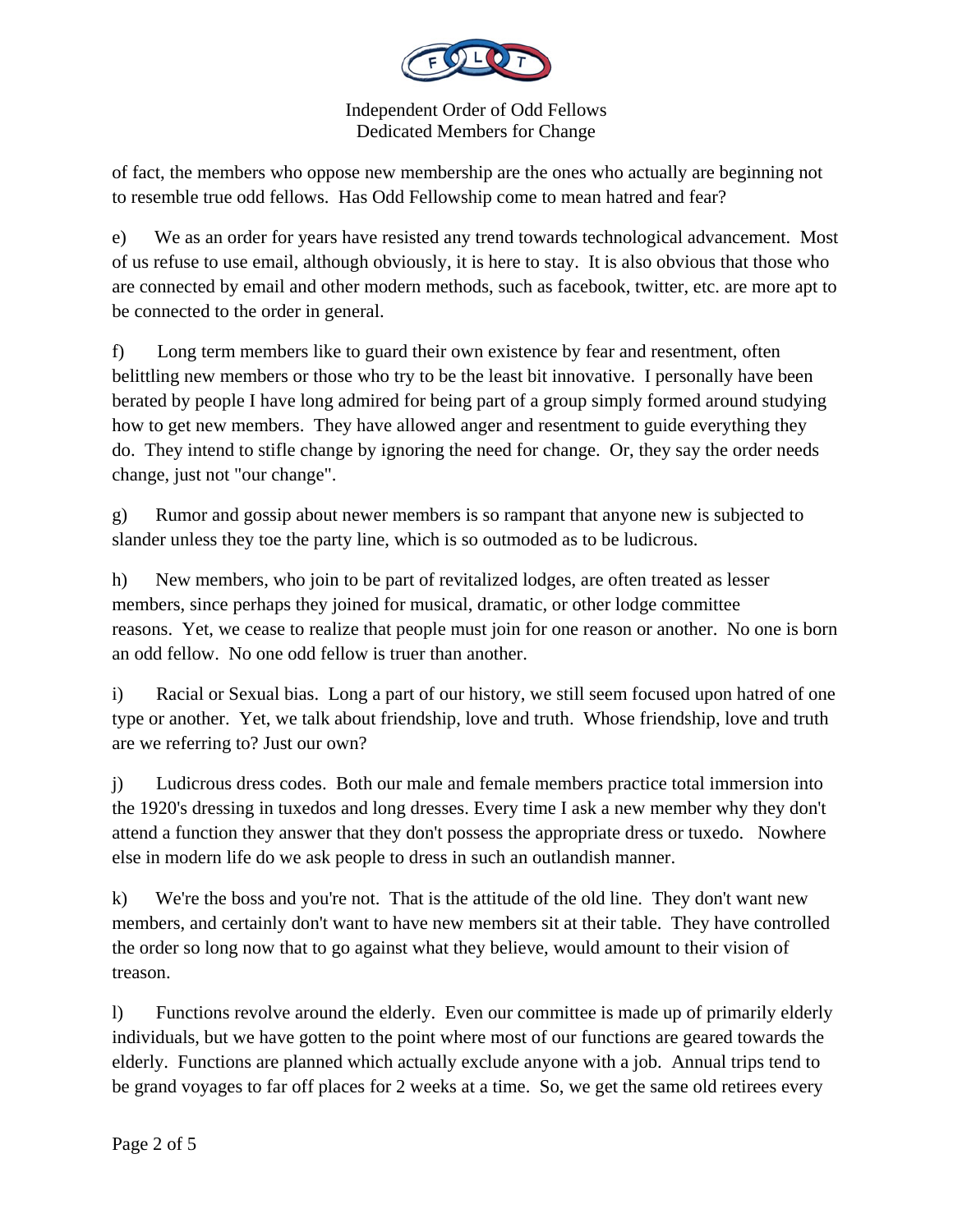

year. I personally have spoken to many members who would like to attend annual events but can't because of employment or family responsibilities.

m) The code. We have allowed the code, or codes, to become bludgeons. Every time some member announces a new idea or event, we search the code to see why it should not be allowed. In fact, the code is meant to maintain a semblance of order and congeniality. Nothing else. We have come to the point where we only legislate mediocrity. The code should be edited down to the point, where all that is undesirable is conduct unbecoming of an odd fellow. If we say that the order in general is failing, what does that say about our code? Simply put, the code has become too restrictive.

n) React but don't overreact. Too many times, we close lodges rather than counsel individuals. Most people mean well. Rather than pull a charter, we should examine an issue. Sooner or later, there will be too few charters to pull. If a member is bad, it does not follow that a lodge is bad.

o) Along those lines, a lodge should be allowed to remove a member or members for cause. Period. The code allows for this, but also has been so written that a trial by a lodge is so convoluted that even Perry Mason would have a hard time getting it right. Many people have left the order because of another member being too disruptive or destructive. Neither should be tolerated. If we are really serious about conduct unbecoming an odd fellow, than no one should be allowed to promote violence, swear, or otherwise disrupt a lodge. Why would we want that in any lodge? Certainly all members have a right to feel safe and secure in their own lodge, and that should allow them the right to remove someone who is threatening or overbearing. Years ago, a large lodge could be self-policing. Now, smaller lodges are being commandeered by those who have only their own agenda to protect.

p) Protect our heritage. Too many times, lodges have been sold lock, stock, and barrel without first assessing its internal possessions or property. Some lodges date back to the gold rush, which means that many of the furnishings or possessions date to that time as well. I have gone to lodges in disrepair which house great stores of antiques or first editions, yet they close or fail in bankruptcy. For many years, no member even viewed a property that was put up for sale. Would you handle your own property in such a cavalier manner?

q) Membership drives designed to fail. Too many times, we initiate or continue membership drives that have little or no consequence. Other times, we resist the urge to try something new. If we are to grow, we must drop what has not worked and try something new. We look for things that are inexpensive, and yet, we still don't realize, that the internet is free, that email is endless, that facebook and twitter are worldwide, and all can be done in the comfort of our own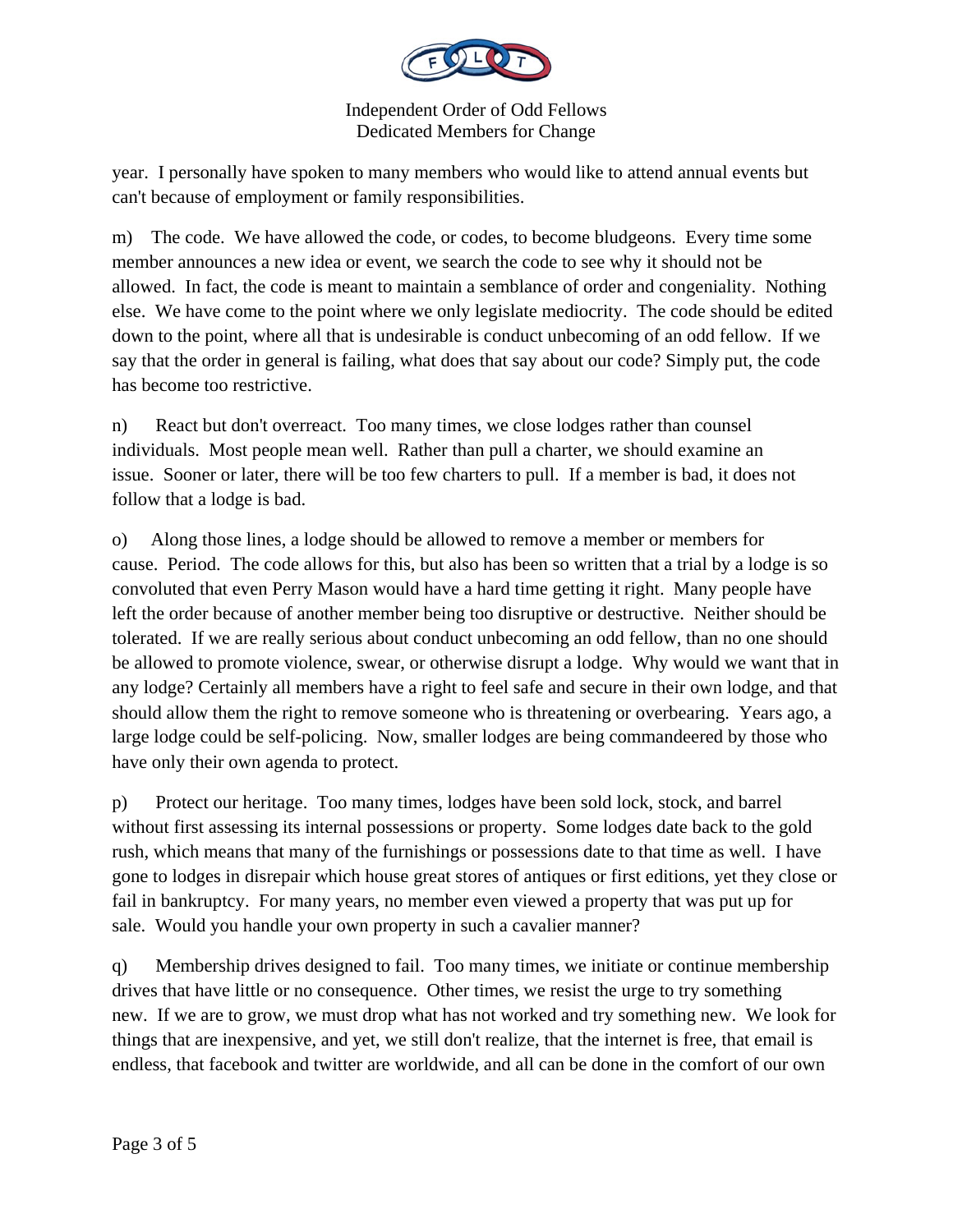

homes. Even my own 85 year old mother enjoys email and facebook. It is time that the order actually at least climbed into the 1980's (at least!).

r) Hatred. Too many of the older members are carrying longstanding resentment towards others. This should not be tolerated. No matter what the position of the odd fellow, no matter what he or she has originally accomplished no hatred should be tolerated. Yelling at another member causes only discomfort.

s) Fear. We all fear the new or unseen. But if we are to guide by friendship, love and truth, this should act as a shield to protect us. If those who are to join us also practice friendship, love and truth, we have nothing whatsoever to fear.

t) Truth. We must first examine ourselves. Are we handling ourselves in the correct manner? Do we love what we do? Are we in the order for the proper reasons? Everyone joins for one reason or another. All clubs or lodges maintain a focus, but has our focus been dulled? Do we see all people as prospective members? Too many times, we eliminate people before we even take the time to know them.

u) Acceptance. Many of us are old. All of us will end up old. We must understand that new members bring new ideas. This is not to be feared. If we lead by love, those we want to join us will reciprocate.

v) Time. We are almost out of time. We are all good at procrastination, but soon there will be little left for us to procrastinate about. Many lodges now have only a quorum of 5 members in attendance at meetings. If we just lose one more member at each lodge, it closes. Now is the time to react.

w) Keep it going. We start with what we have and allow it to breathe. Give that new member a job. Let him or her know you care about their opinion. Don't be the obstacle to growth.

x) Go outside the lodge. Look outside the window. It is a big world. Anyone could be a member if we allow them to be. If we look at people as enemies they are destined to become them.

y) Learn by example. There are lodges that have had success. Let's not waste our time filled with resentment or slander. Let's see what they do right and adopt what we think might work for us.

z) Love. If we practice this, we have little or nothing to fear. That is why I joined, and I hope and pray that is what will keep us afloat.

Oops! Out of Space!